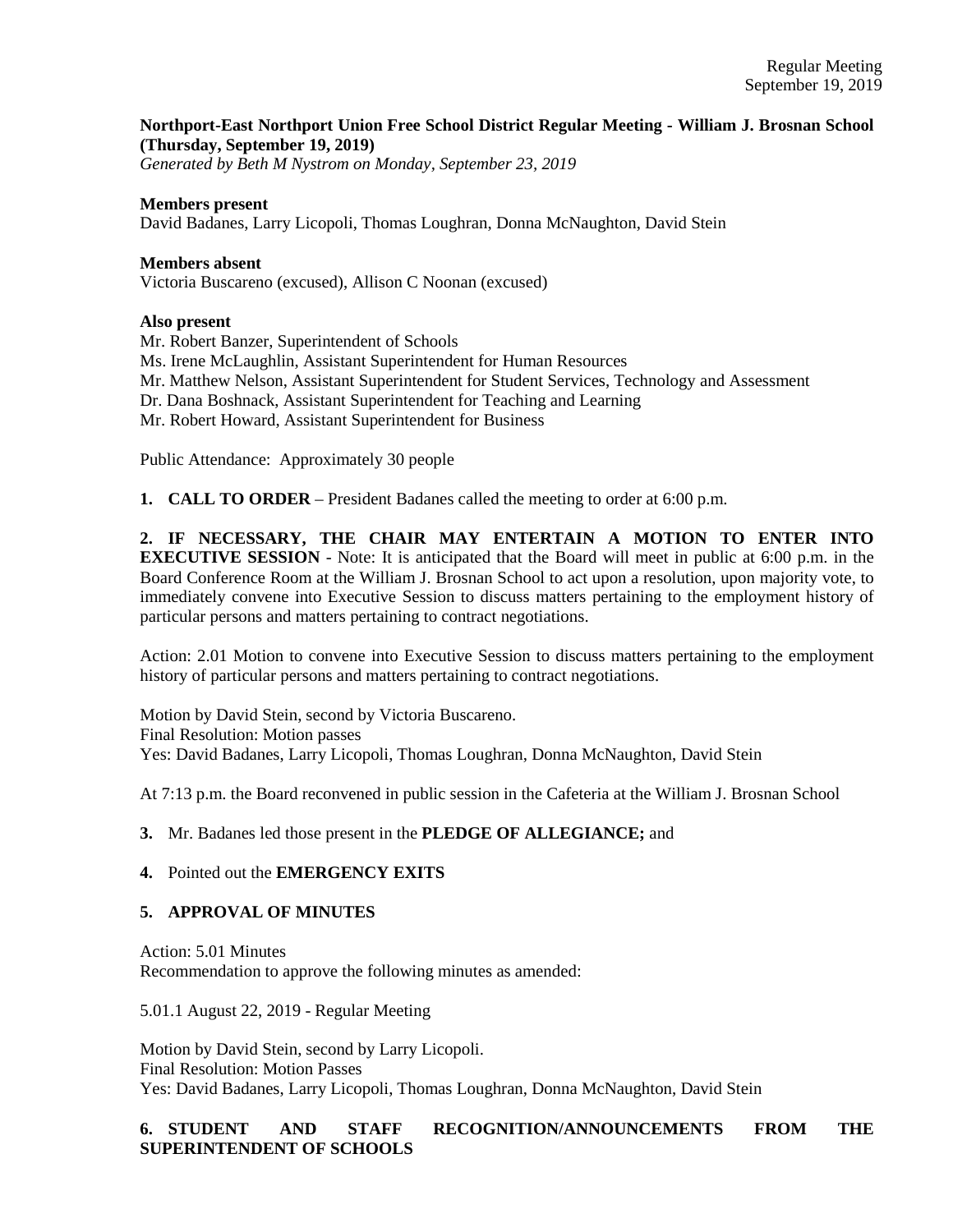Superintendent Banzer stated that there has been a ban on flavored cartridges relative to vaping due to people getting very difficult respiratory issues. The district has anti-vaping programs at the high school and the secondary schools and there is a vape detector in one of the bathrooms at the high school. There is a lot of concern about this from parents and staff. Mr. Banzer stated that we need to continue to educate students about vaping and intervene. This is becoming and epidemic and the number one issue the high school administration deals with on a daily basis. The advertising tactics are similar to cigarette ads. It is a community wide issue and the District will continue to look for ways to let students know it is.

Mr. Banzer stated that the Board held a day long retreat working on ways to strive to be better, move forward and strive to learn.

Cow Harbor weekend begins on Saturday with the race and Sunday with the parade. The following weekend is homecoming.

Presentations: 6.01 Accomplishments of Staff

Mr. Pat DeStefano, Principal of East Northport Middle School, introduced East Northport Middle School teacher John Braun who is a New York State Teacher of the Year Finalist.

President Badanes and Superintendent Banzer congratulated Mr. Braun and presented him with a commendation from the Board.

**7. COMMUNICATIONS** - Please Note: This is the opportunity for persons who had written letters to the Board to speak to the Board regarding the issues raised in their communications. Speakers are asked to keep their comments brief, and to speak no longer than 5 minutes.

There were no communications to the Board requiring Board action.

**8. PUBLIC COMMENT/PARTICIPATION** - Please Note: Community members are invited to share their questions, comments, or concerns with the School Board. When speaking, citizens should state their name and address for the record and limit their presentation to 5 minutes. Where possible, the Board will answer factual questions immediately. A written response may be provided when information is not available. If a response would involve discussion of Board Policy or decisions which might be of interest to citizens not present at the meeting, the Board may place the item on a future meeting agenda.

| Name<br>Gina Hagedorn<br>Parent      | Comment<br>Stated that she has concerns about Northport Middle School regarding improperly<br>stored chemicals, air and water testing, requests for soil testing, buses parked at<br>the school. Ms. Hagedorn asked if Northport Middle School is safe for children<br>and if there is any validity to the concerns of parents. Ms. Hagedorn provided the<br>Board with a list of questions. |
|--------------------------------------|----------------------------------------------------------------------------------------------------------------------------------------------------------------------------------------------------------------------------------------------------------------------------------------------------------------------------------------------------------------------------------------------|
| John Kobel<br><b>Retired Teacher</b> | Stated that he is trying to do a longitudinal study on his own regarding health<br>issues related to Northport Middle School. Mr. Kobel asked the Board to do deep<br>soil testing and do ground water testing. Mr. Kobel provided the Board with a list<br>of health issues of retired teachers and staff.                                                                                  |
| Keri Pecchia Miller<br>Parent        | Asked the Board to perform the soil testing so that parents can sleep at night.                                                                                                                                                                                                                                                                                                              |
| Michelle McNally<br>Parent           | Stated she has a child with medical issues and would not send them to Northport<br>Middle School. Ms. McNally asked the Board to do deep soil testing and<br>groundwater testing.                                                                                                                                                                                                            |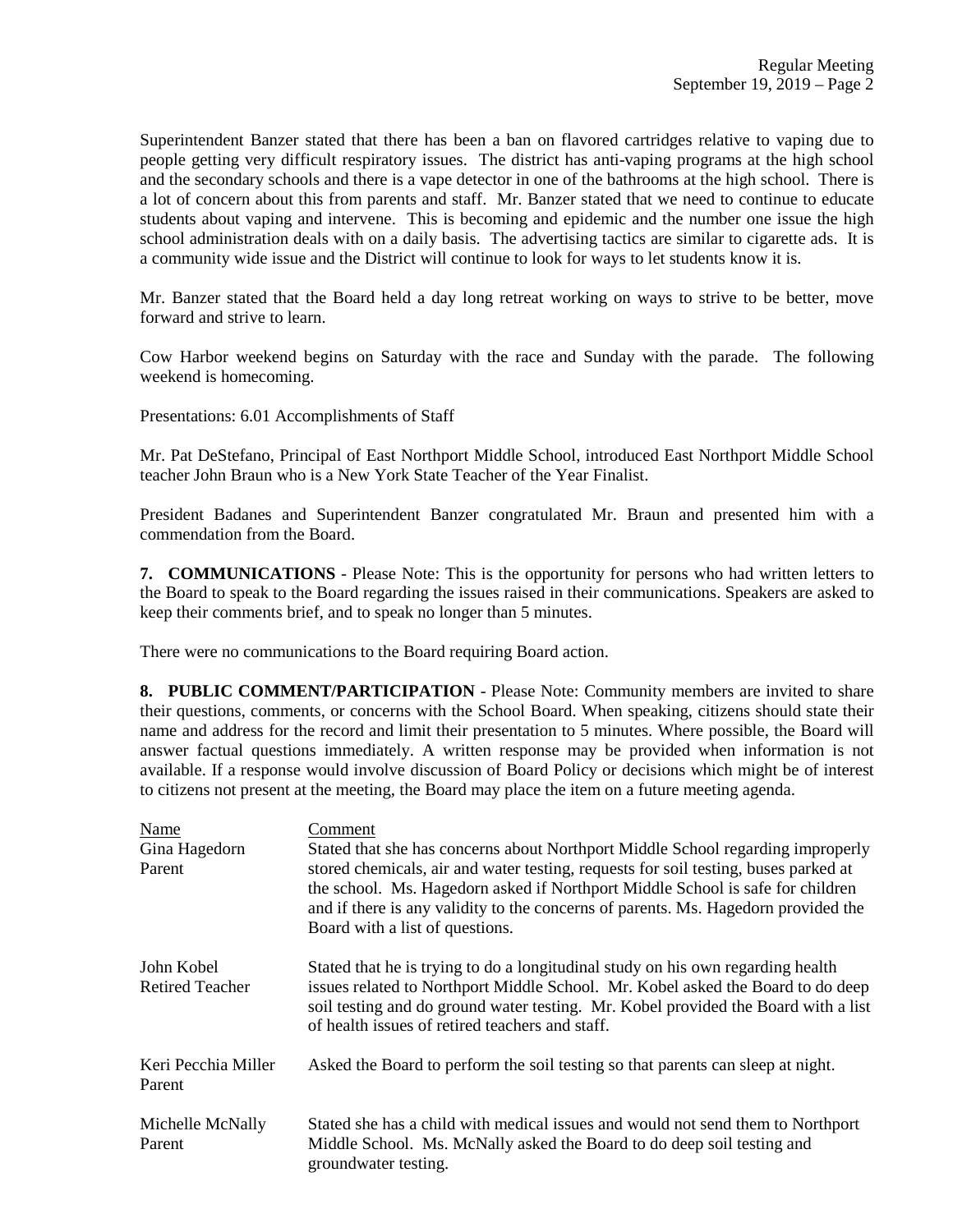Angela Nisi-MacNeill Asked the Board to perform soil testing at Northport Middle School to prove them Parent wrong.

Mr. Banzer stated that the issue was brought to the New York State Department of Health because of earlier concerns about chlordane. The District handed all the results over to them and based on their results concluded there was not valid reason to do soil testing. Mr. Banzer stated that there is a lot of information on the website, including testing.

| Maria Oggeri | Stated that she is concerned about Northport Middle School has considered |
|--------------|---------------------------------------------------------------------------|
| Parent       | moving, and she would like to hear what's really going on.                |

Mr. Banzer stated that there was an issues in 2017 and the Department of Health was involved. They made recommendations and the District followed every recommendation. Mr. Banzer stated that he often gets asked if he would send his kids to Northport Middle School and his answer is yes.

| <b>Bethany Watts</b> | Read a letter to the Board stating her concerns and asking the Board to do soil    |
|----------------------|------------------------------------------------------------------------------------|
| Parent               | testing and that the bus depot be removed. Ms. Watts stated that the vote taken by |
|                      | the Board regarding doing a longitudinal study was done incorrectly.               |

President Badanes stated that he has two children that attended Northport Middle School and that every person that sits on the Board cares about all children. Mr. Badanes noted that the vote was taken correctly. The Board needs a quorum to have a meeting and a 4:1 vote for a motion to pass. A motion was brought forth to do a longitudinal study and the vote was 2 in favor and 3 opposed, therefor the motion failed.

| <b>Grace Centamore</b><br>Student | Thanked the Board for writing a letter to the Board of Regents regarding the<br>religious exemption. Ms. Centamore asked the Board to review and amend the<br>policies for home schooled students to participate in extracurricular activities.                           |
|-----------------------------------|---------------------------------------------------------------------------------------------------------------------------------------------------------------------------------------------------------------------------------------------------------------------------|
| Craig Mooers<br>Parent            | Asked the Board to clearly define the procedures the District lawyers have<br>specified for reporting the out of compliance students on vaccinations, and to<br>reconsider policies that would allow home schooled students to joint after school<br>activities.          |
| Laurie<br>Parent                  | Asked if the District could add additional spots for the Universal Pre-K program.<br>There are only 22 spots available in the school district and more than 80 applied.<br>She stated that in speaking with other districts nearby they have over 100 spots<br>available. |
| Leigh Boodoo<br>Parent            | Asked if the District needs permission from the New York State Department of<br>Health to do soil testing. Ms. Boodoo stated that if it is just a recommendation<br>and so many parents are concerned about it why not just do the testing.                               |

Mr. Banzer stated that anything the District does they would get the Department of Health involved. Consultants have indicated that they would deem them to be the agency that should be involved. It is an agency that the District looks to for guidance and best practices.

## **9. SPECIAL REPORTS**

## **10. SUPERINTENDENT'S REPORT, GENERAL - FOR BOARD ACTION**

Action: 10.01 Personnel Actions Report Recommendation to approve the attached Personnel Actions Report.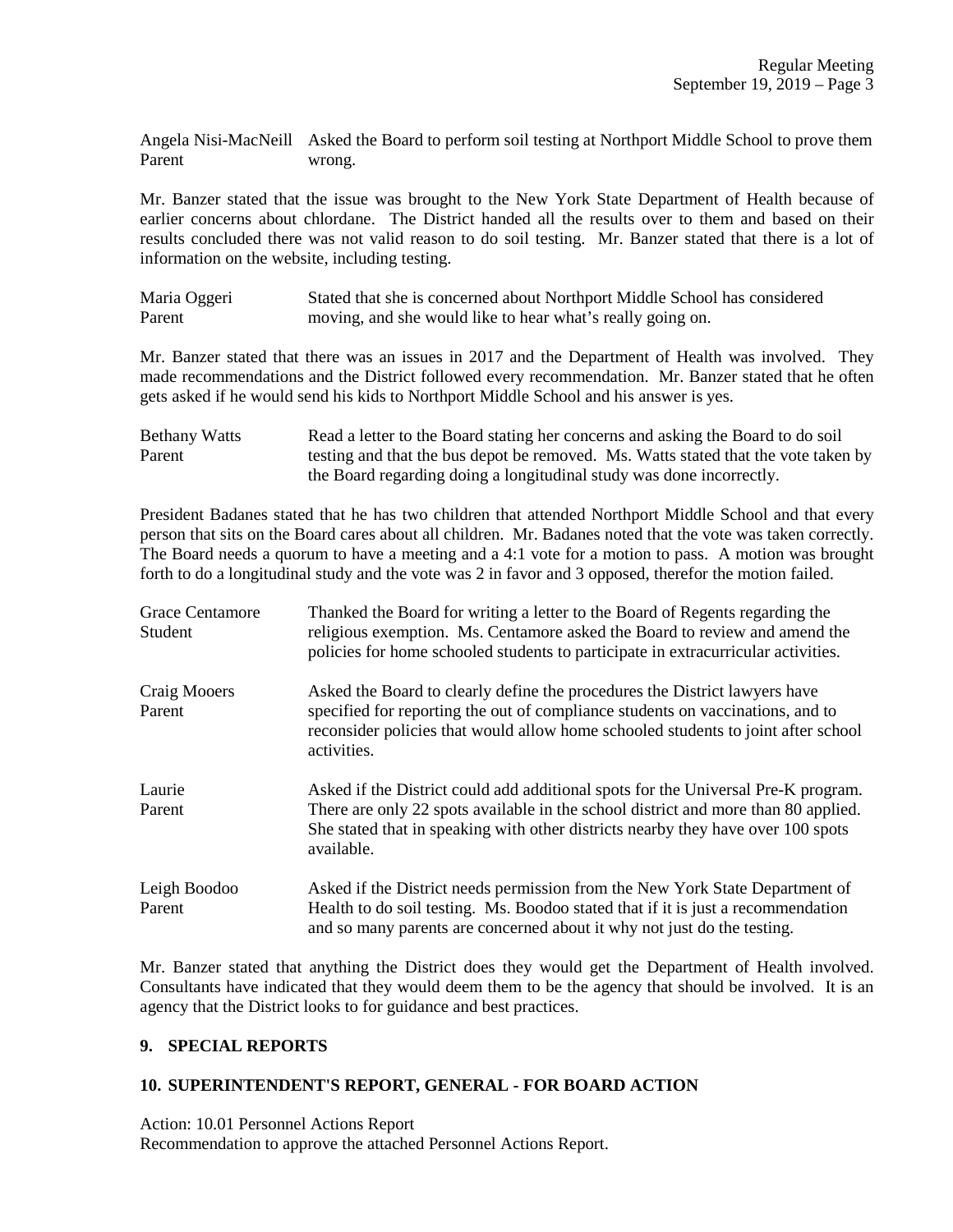Motion by David Stein, second by Thomas Loughran. Final Resolution: Motion Passes Yes: David Badanes, Larry Licopoli, Thomas Loughran, Donna McNaughton, David Stein

Action: 10.02 UTN Memorandum of Agreement Recommendation to approve the following resolution:

 "BE IT RESOLVED, that the Board of Education of the Northport-East Northport Union Free School District hereby ratifies the Memorandum of Agreement with the United Teachers of Northport"

Motion by David Stein, second by Thomas Loughran. Final Resolution: Motion Passes Yes: David Badanes, Larry Licopoli, Thomas Loughran, Donna McNaughton, David Stein

## **11. SUPERINTENDENT'S REPORT, FINANCIAL - FOR BOARD ACTION**

Action: 11.01 BIDS Recommendation to take the specified action on the following BIDS:

11.01.1 AWARD: Bid #20-102 Audio Visual Projection System & Surround Sound System

Motion by Donna McNaughton, second by David Stein. Final Resolution: Motion Passes Yes: David Badanes, Larry Licopoli, Thomas Loughran, Donna McNaughton, David Stein

Action: 11.02 Change Order Recommendation to approve the following Change Order:

11.02.1 Change Order No. One, SED No. 58-04-04-03-0-005-021, Norwood Avenue Elementary School, increase in the amount of \$1,740.70

Motion by Donna McNaughton, second by David Stein. Final Resolution: Motion Passes Yes: David Badanes, Larry Licopoli, Thomas Loughran, Donna McNaughton, David Stein

Action: 11.03 DaVinci Education & Research LLC Recommendation to approve an Addendum to an Existing Contract between the Northport-East Northport Union Free School District and DaVinci Education & Research LLC (Spec. Ed.)

Motion by Donna McNaughton, second by David Stein. Final Resolution: Motion Passes Yes: David Badanes, Larry Licopoli, Thomas Loughran, Donna McNaughton, David Stein

Action: 11.04 Leslie Spanko Memorial Scholarship Fund Donation Recommendation to approve the following resolution:

 "RESOLVED, that the Board of Education accept the donation of \$245.00 from the East Northport Middle School staff to the Leslie Spanko Memorial Scholarship Fund"

Motion by Donna McNaughton, second by David Stein. Final Resolution: Motion Passes Yes: David Badanes, Larry Licopoli, Thomas Loughran, Donna McNaughton, David Stein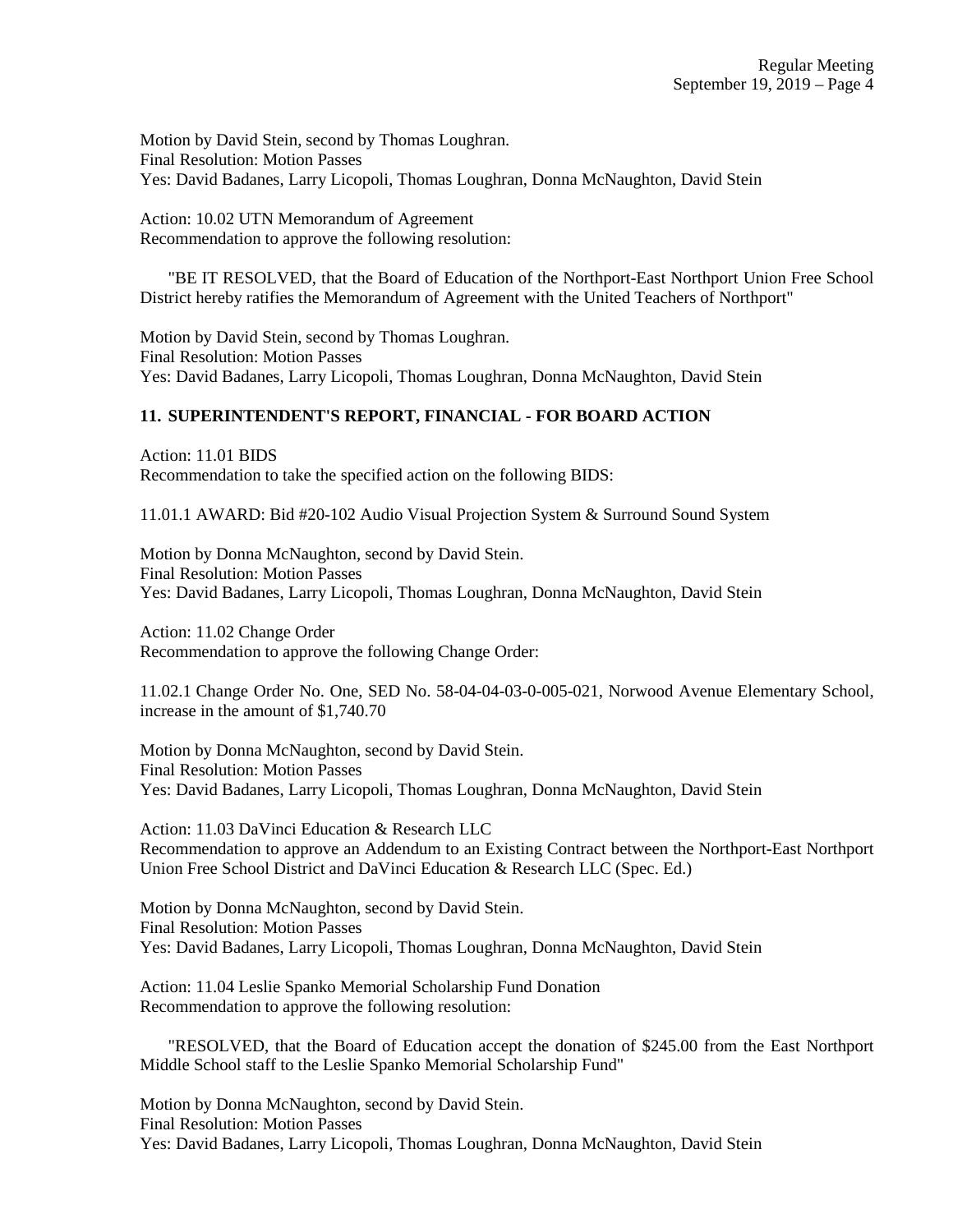Action: 11.05 Donations Recommendation to approve the following resolution:

 "RESOLVED, that the Board of Education accept the donation of the following clarinets from Ms. Laurinda Lunday: Yamaha Student Clarinet, Serial #047727All, valued at \$100; Bundy Student Clarinet, Serial #544509, valued at \$100; Selmer Student Clarinet, Serial #150508, valued at \$100"

Motion by Donna McNaughton, second by David Stein. Final Resolution: Motion Passes Yes: David Badanes, Larry Licopoli, Thomas Loughran, Donna McNaughton, David Stein

Action: 11.06 Huntington Union Free School District

Recommendation to approve a 2019-2020 Special Education Services Contract between the Board of Education of the Northport-East Northport Union Free School District and the Board of Education of the Huntington Union Free School District (Spec. Ed.)

Motion by Donna McNaughton, second by David Stein. Final Resolution: Motion Passes Yes: David Badanes, Larry Licopoli, Thomas Loughran, Donna McNaughton, David Stein

Action: 11.07 ASCENT: A School for Individuals with Autism Recommendation to approve a 2019-2020 Agreement between the Northport-East Northport Union Free School District and ASCENT: A School for Individuals with Autism (Spec. Ed.)

Motion by Donna McNaughton, second by David Stein. Final Resolution: Motion Passes Yes: David Badanes, Larry Licopoli, Thomas Loughran, Donna McNaughton, David Stein

Action: 11.08 Transfer of General Fund Appropriations Recommendation to approve the Transfer of General Fund Appropriations in the 2019-2020 fiscal year (\$66,737.00)

Motion by Donna McNaughton, second by David Stein. Final Resolution: Motion Passes Yes: David Badanes, Larry Licopoli, Thomas Loughran, Donna McNaughton, David Stein

Action: 11.09 Transfer of Capital Fund Appropriations Recommendation to approve Transfer of Capital Fund Appropriations in the 2019-2020 fiscal year (\$560,799.00)

Motion by Donna McNaughton, second by David Stein. Final Resolution: Motion Passes Yes: David Badanes, Larry Licopoli, Thomas Loughran, Donna McNaughton, David Stein

Action: 11.10 Robert J. Manley

Recommendation to approve a Supplementary Education Services Agreement between the Northport-East Northport Union Free School District and Robert J. Manley for a Board Development Workshop in the amount of \$1,989.84 (BOE)

Motion by Donna McNaughton, second by David Stein. Final Resolution: Motion Passes Yes: David Badanes, Larry Licopoli, Thomas Loughran, Donna McNaughton, David Stein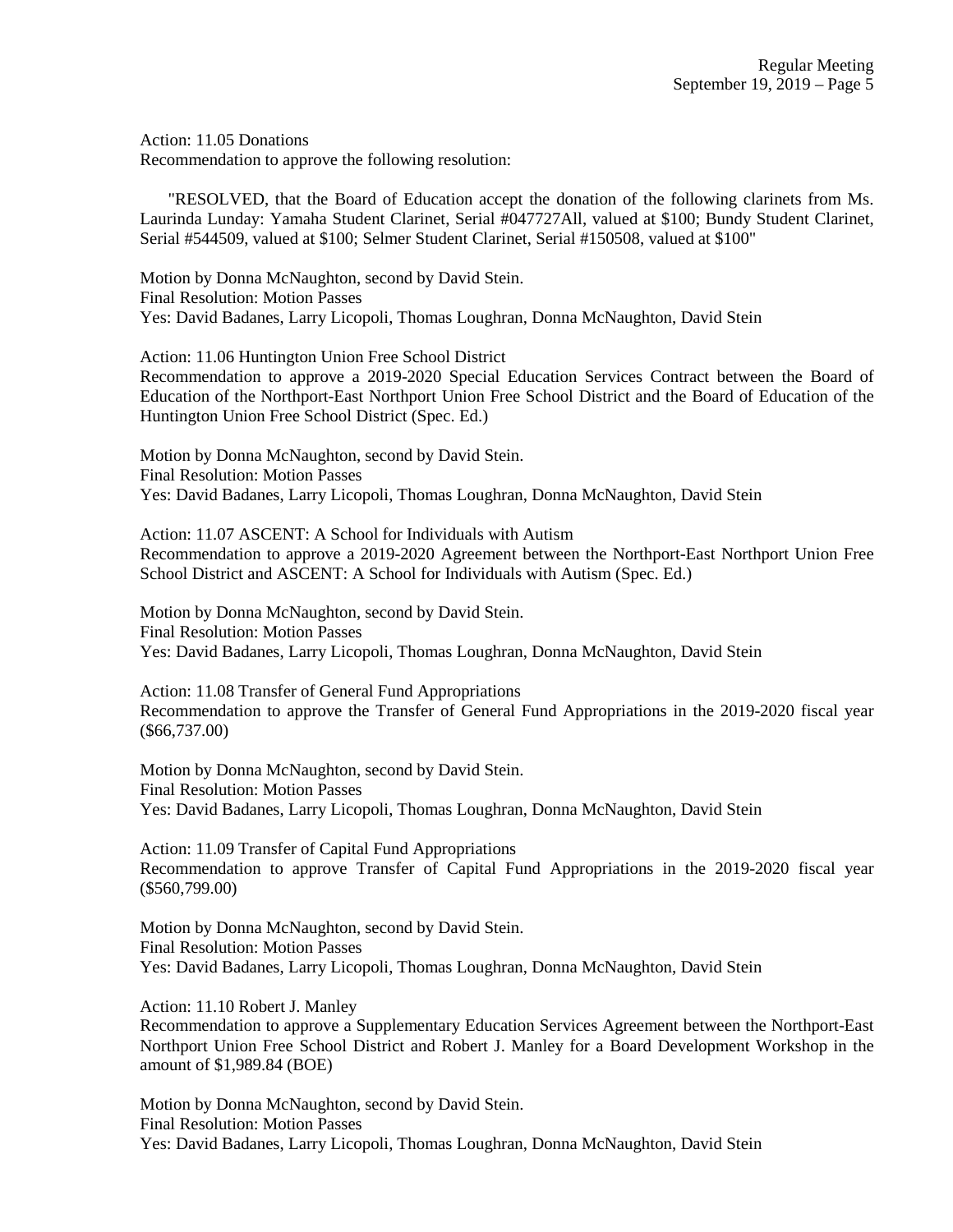Action: 11.11 The Parkside Group LLC Recommendation to approve the following resolution:

 "BE IT RESOLVED, that the Board of Education hereby approves the Agreement between the School District and The Parkside Group, LLC in accordance with the terms and conditions of the Agreement attached hereto;

 BE IT FURTHER RESOLVED, that the Board of Education hereby authorizes the President of the Board of Education to execute the necessary documents to effectuate said Agreement on behalf of the Board of Education."

Motion by Donna McNaughton, second by David Stein. Final Resolution: Motion Passes Yes: David Badanes, Larry Licopoli, Thomas Loughran, Donna McNaughton, David Stein

## **12. SUPERINTENDENT'S REPORT - FOR INFORMATION ONLY**

## **13. UNFINISHED BUSINESS**

Action, Discussion: 13.01 Policy Committee Recommendation to reinstate the Policy Committee

President Badanes stated that he is in favor of reinstating the Policy Committee.

Trustee McNaughton stated that she is not in favor because the policy discussion should be done in public with the Board.

Trustee Stein stated that approximately a year ago the Board voted to disband the Policy Committee. The committee was formed to update the policy book and while the committee was necessary to do that he was not in favor of going back to that model.

Recommendation to table discussion of 13.01 reinstatement of Policy Committee

Motion by David Badanes, second by Larry Licopoli. Final Resolution: Motion Fails Yes: David Badanes, Larry Licopoli No: Thomas Loughran, Donna McNaughton, David Stein

Trustee Licopoli stated that he has never served with a Board that does not have a policy committee. The policy committee would have an opportunity to take a deeper dive and make sure policies are consistent with Education Law and rules of the Commissioner of Education. Mr. Licopoli stated he would support having a policy committee.

Trustee Loughran stated that he noticed some policies are out of date and need to be revisited but he didn't know if it was a good idea to have a standing committee. Policies would have to come before the Board and be discussed by the Board prolonging implementation of policies. It doesn't preclude the Board from establishing an ad hoc committee with x amount of members with the sole purpose of reviewing a new policy or revising an existing one. Mr. Loughran stated he would be more in favor of putting a schedule together for reviewing policies in the book that need to be updated.

Vote on the recommendation to reinstate the Policy Committee

Motion by Larry Licopoli, second by David Badanes.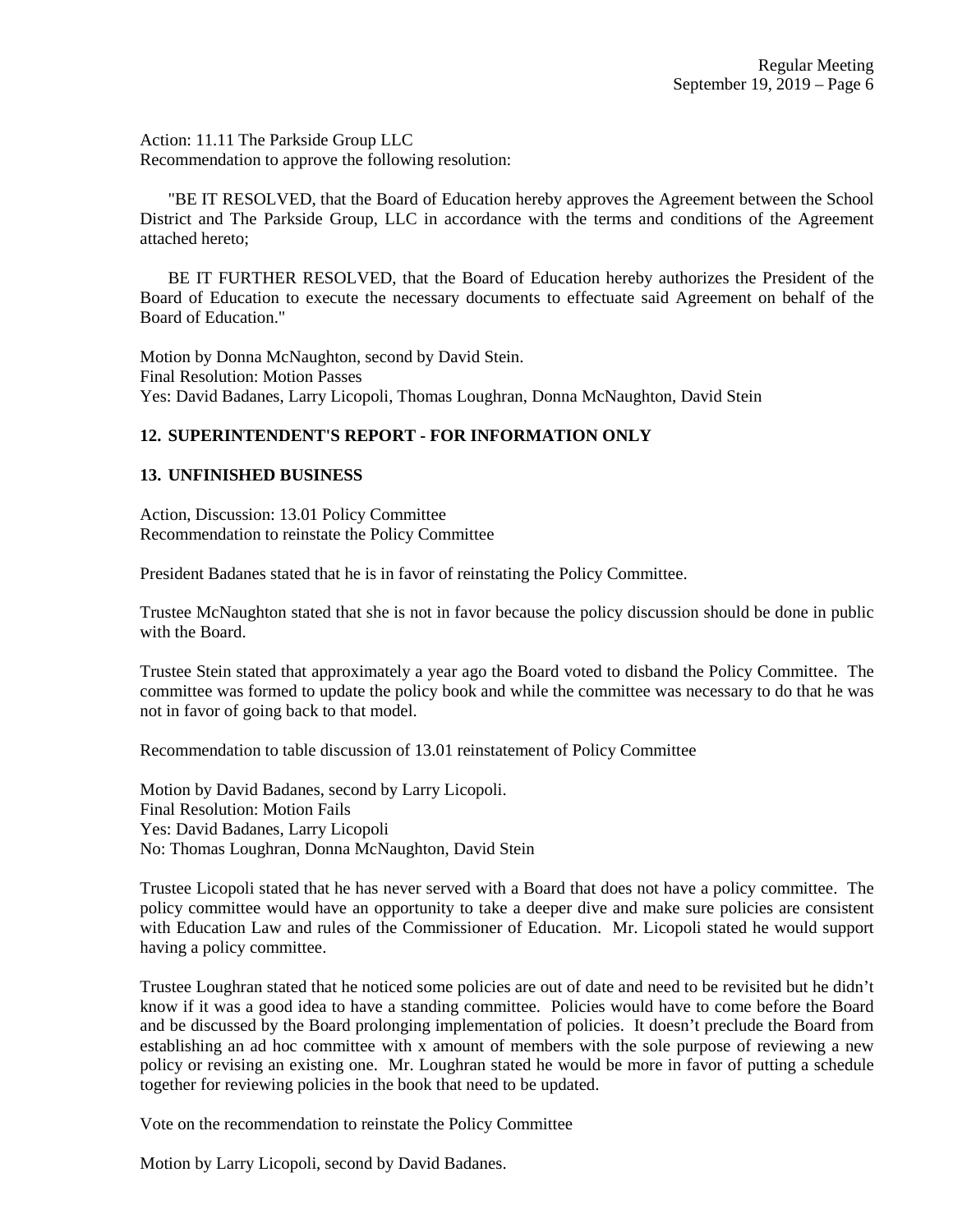Final Resolution: Motion Fails Yes: David Badanes, Larry Licopoli No: Thomas Loughran, Donna McNaughton, David Stein

Action, Discussion: 13.02 Future Study Community Advisory Committee Recommendation to approve the establishment of the Future Study Community Advisory Committee

Mr. Banzer stated that as part of the future study a Future Study Community Advisory Committee should be formed.

Motion by Thomas Loughran, second by Donna McNaughton. Final Resolution: Motion Passes Yes: David Badanes, Larry Licopoli, Thomas Loughran, Donna McNaughton, David Stein

## **14. NEW BUSINESS**

**15. ADJOURNMENT** - Board policy requires adjournment by 10:30 pm, unless meeting is extended by vote.

Information: 15.01 Upcoming Meetings

President Badanes reviewed the following upcoming meetings.

REGULAR MEETING Thursday, October 3, 2019 7:00 p.m. William J. Brosnan School

REGULAR MEETING Wednesday, October 16, 2019 7:00 p.m. William J. Brosnan School

REGULAR MEETING Thursday, November 7, 2019 7:00 p.m. William J. Brosnan School

REGULAR MEETING Thursday, November 21, 2019 7:00 p.m. William J. Brosnan School

Action: 15.02 Adjournment Recommendation to adjourn the meeting

Motion by Larry Licopoli, second by Thomas Loughran. Final Resolution: Motion Passes Yes: David Badanes, Larry Licopoli, Thomas Loughran, Donna McNaughton, David Stein

At 8:59 p.m., the Chair declared the meeting adjourned.